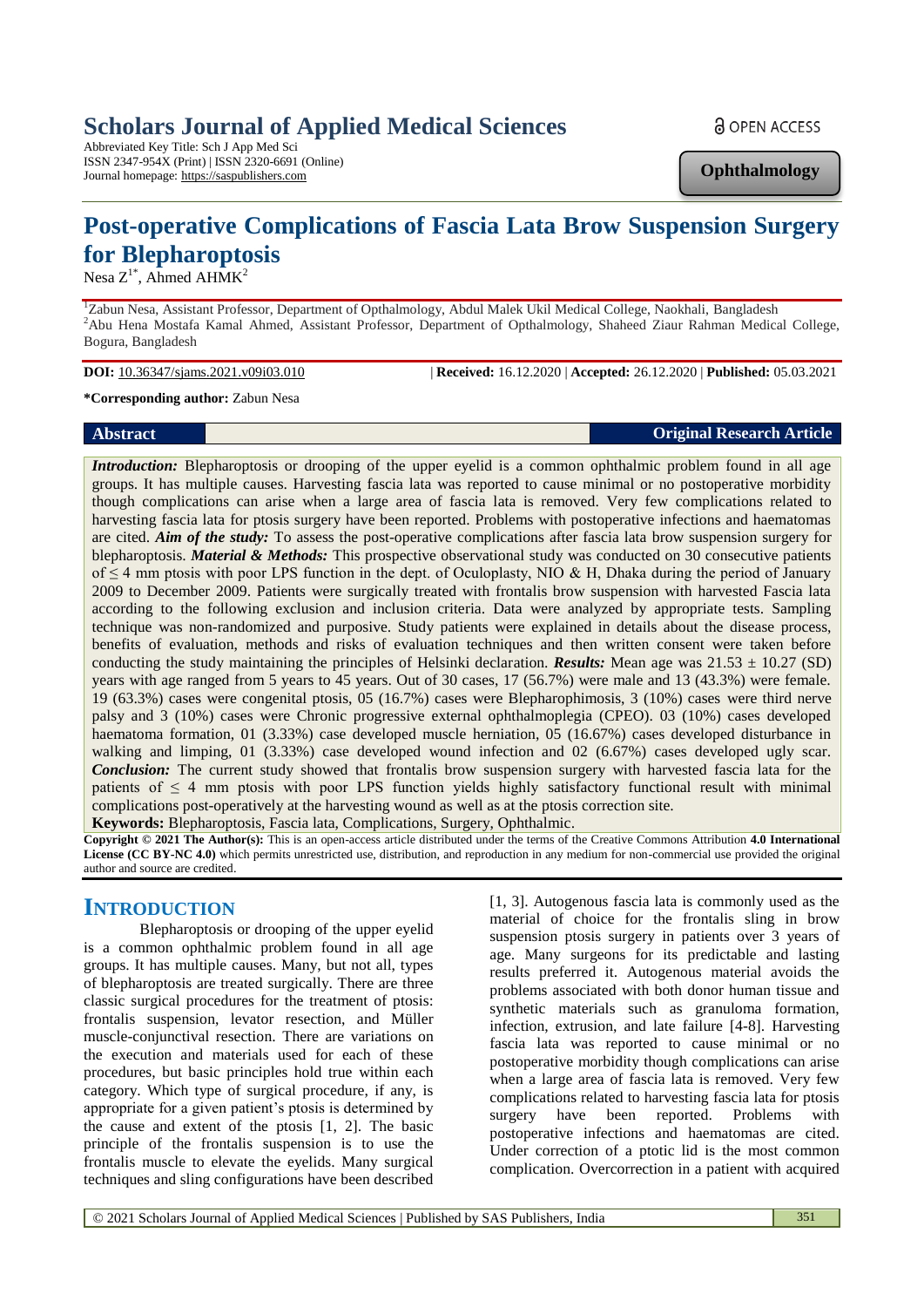ptosis, particularly levator dehiscence, is rather easy to produce if a levator resection is performed rather than simply a repair of the dehiscence. Usually, postoperative diplopia is due to direct damage to the superior rectus muscle and sometimes the superior oblique muscle; rarely, it is due to direct nerve damage. These situations can usually be avoided by careful preoperative evaluation and careful surgery. Particularly in congenital ptosis, when factors inherent to the anatomic defect pose limitations to the surgical results, the expectations and goals of the surgery must be discussed carefully with the patient and/or the parents preoperatively. A defective levator muscle, whose function is abnormal or absent preoperatively, cannot be restored surgically. The lid level can be changed, but dynamic limitations of the affected muscle persist postoperatively, and these may result in significant lid lag and lagophthalmos. Often the best result that can be hoped for is a normal lid level and contour when the eyes are in the primary position.

# **METHODOLOGY AND MATERIALS**

This prospective observational study was conducted on 30 consecutive patients of  $\leq$  4 mm ptosis with poor LPS function in the dept. of Oculoplasty, NIO & H, Dhaka during the period of January 2009 to December 2009. Patients were surgically treated with frontalis brow suspension with harvested fascia lata according to the following exclusion and inclusion criteria. Patients were followed for 6 months' period to observe intra and post-operative complications related to harvesting wound and ptosis surgery site. Patients less than 15 years of age were anesthetized by administration of general anesthesia. In other patients, local anesthesia was used and monitoring by an anesthesiologist. In patients where surgery was done under local anesthesia, they were sedated ten minutes before the surgery. Afterwards, 4 ml of lignocaine 2°/b with adrenaline was injected sub muscularly in upper lid to ensure that proper informed written consent was taken. The hospital record was checked and only after that anesthesia was administered. In all of the patients, two skin incisions 1 cm in length and 10 cm apart were made on the temporal aspect of the thigh after general anesthesia. Identification of the fascia was made by its white glistening appearance and parallel fibers. When the dissection and decollation over and below the fascia was well completed, two longitudinal cuts parallel to each other were made on the length of the fascia and finally a transverse cut was made on its distal end and about 12cm of fascia, 1-1.5 cm in width was removed. We divided the fascia longitudinally into four or two equal strips and at the end of the procedure sutured the

leg incisions with 4-0 absorbable suture subcutaneously and 5-0 nylon suture for skin. Data were collected in a pre-designed data collection sheet and were analyzed by appropriate tests. Sampling technique was nonrandomized and purposive. Study patients were explained in details about the disease process, benefits of evaluation, methods and risks of evaluation techniques and then written consent were taken before conducting the study maintaining the principles of Helsinki declaration.

**Inclusion Criteria:** Patients with blepharoptosis –

- Age 5-60 years
- Either sex
- Ptosis  $\leq$  4 mm
- Poor LPS function

**Exclusion Criteria:** Patients beyond the selected age group, adults unfit for general anaesthesia, patients unwilling to have fascia lata harvesting.

### **RESULTS**

In this study, age distribution of 30 study subjects show that age ranged from 5 years to 45 years with a mean age  $21.53 \pm 10.27$  (SD) years (Figure I). Out of 30 cases, 17 (56.7%) were male and 13 (43.3%) were female (Figure II). Types of ptosis among study subjects reflects that out of 30 cases, 19 (63.3%) cases were congenital ptosis, 05 (16.7%) cases were Blepharophimosis, 3 (10%) cases were third nerve palsy and 3 (10%) cases were Chronic progressive external ophthalmoplegia (CPEO) (Figure III). Distribution of amount of ptosis show that out of 30 cases, 13 (43.3%) had 3 mm ptosis, 09 (30%) had 3.5 mm ptosis and 08 (26.7%) cases had 4 mm ptosis. Mean ptosis was  $3.41 \pm$ 0.41(SD) mm (Table I). Distribution of complications related to harvesting wound show that out of 30 cases, 03 (10%) cases developed haematoma formation, 01 (3.33%) case developed muscle herniation, 05 (16.67%) cases developed disturbance in walking and limping, 01 (3.33%) case developed wound infection and 02 (6.67%) cases developed ugly scar (Table II). Distribution of complication related to ptosis correction show that out of 30 cases, 04 (13.33%) cases developed under-correction, 01 (3.33%) case developed overcorrection, 02 (6.67%) cases developed corneal abrasion, 02 (6.67%) cases developed peaking of the lid, 01 (3.33%) case developed lid lag, 01 (3.33%) case developed exposure keratopathy; but no cases developed diplopia. In the current study, complete cosmetic success was achieved in 25 (83.33%) cases and no recurrence was observed in 6 months follow up (Table III).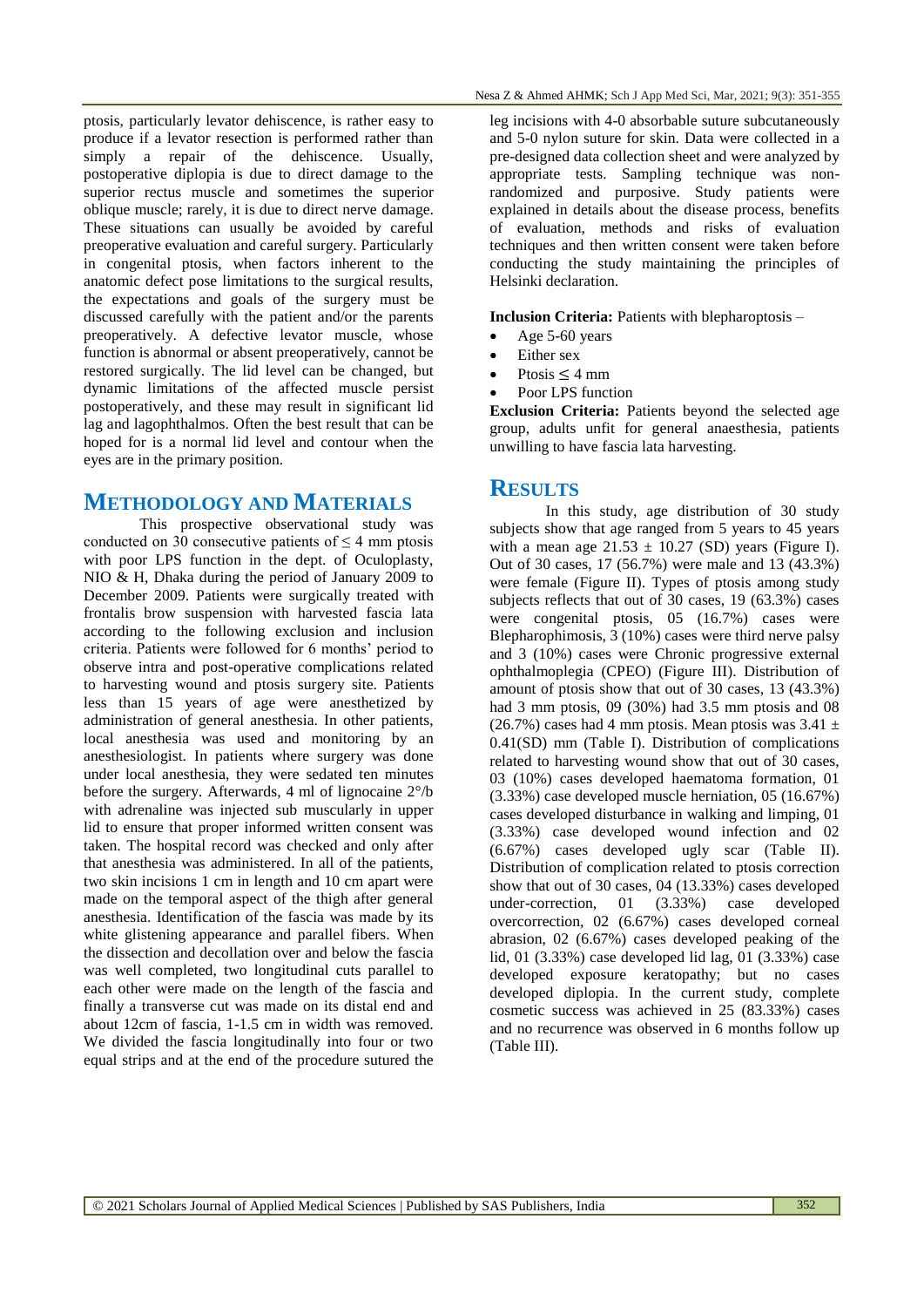

**Fig-I: Histogram showing age distribution of study subjects**



**Fig-II: Pie chart showing sex distribution of study subject**

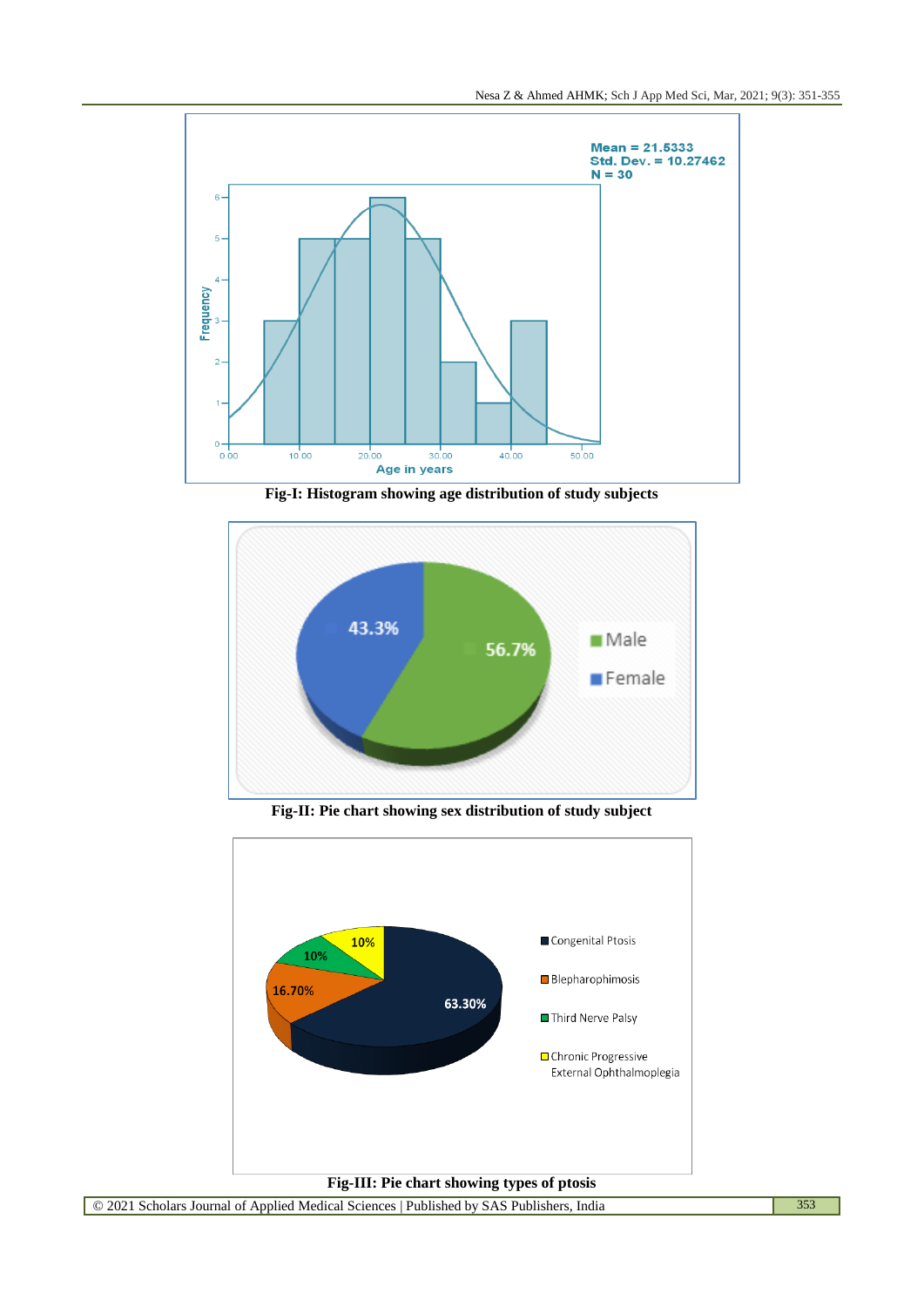| <b>Table-1: Distribution of amount of prosis</b> |                      |                     |  |  |
|--------------------------------------------------|----------------------|---------------------|--|--|
| <b>Amount of prosis</b>                          | No. of cases $(\% )$ | Mean value $\pm$ SD |  |  |
| 3 mm                                             | 13 (43.3)            | $3.41 \pm 0.41$     |  |  |
| $3.5 \text{ mm}$                                 | 9 (30)               |                     |  |  |
| 4 mm                                             | 8 (26.7)             |                     |  |  |

#### **Table-I: Distribution of amount of ptosis**

|  | Table-II: Complications related to harvesting wound |  |
|--|-----------------------------------------------------|--|
|  |                                                     |  |

| Name of complication               | No. of cases $(\% )$ |  |  |
|------------------------------------|----------------------|--|--|
| Haematoma formation                | 03(10)               |  |  |
| Muscle herniation                  | 01(3.33)             |  |  |
| Disturbance in walking and limping | 05(16.67)            |  |  |
| Wound infection                    | 01(3.33)             |  |  |
| Ugly scar                          | 02(6.67)             |  |  |

| Name of complication | No. of cases $(\%$ |  |  |
|----------------------|--------------------|--|--|
| Undercorrection      | 04(13.33)          |  |  |
| Overcorrection       | 01(3.33)           |  |  |
| Corneal abrasion     | 02(6.67)           |  |  |
| Peaking of the lid   | 02(6.67)           |  |  |
| Lid lag              | 01(3.33)           |  |  |
| Exposure keratopathy | 01(3.33)           |  |  |
| Diplopia             | 0 <sup>0</sup>     |  |  |

| Table-III: Complication related to ptosis correction |  |  |  |  |  |
|------------------------------------------------------|--|--|--|--|--|
|------------------------------------------------------|--|--|--|--|--|

## **DISCUSSION**

In the present study, age distribution of 30 study subjects was ranged from 5 years to 45 years with a mean age  $21.53 \pm 10.27$  (SD) years. Bleyen et al. [9] evaluated the long-term results of frontalis suspension by harvesting of autogenous fascia lata for in ptosis correction. In their case, series mean age of the patients was 7 years (range, 1-15). Though Crawford [4] mentioned that best ages for surgery is between 3-1/2 and 6 years of age, in Bangladesh, these patients consult with ophthalmologists at relatively older age due to some superstitions; in some cases, lack of awareness and lack of facilities are also responsible. Out of 30 cases, 17 (56.7%) were male and 13 (43.3%) were female. Wheatcroft et al. [10] reported in their study 48% male and 52% female ptosis patients. In case of the types of ptosis among study subjects, 19 (63.3%) cases were congenital ptosis, 05 (16.7%) cases were Blepharophimosis, three (10%) cases were third nerve palsy and three (10%) cases were chronic progressive external ophthalmoplegia (CPEO). Esmaeli et al. [11] studied the long-term rate of recurrence of ptosis and other postoperative complications after frontalis suspension. In the present study, the distribution of amount of ptosis, 13 (43.3%) had 3 mm ptosis, 09 (30%) had 3.5 mm ptosis and 08 (26.7%) cases had 4 mm ptosis. Mean ptosis was  $3.41 \pm 0.41$ (SD) mm. Wheatcroft et al. [10] conducted a study on ptosis patients having ptosis of  $\leq$  4mm; this is similar to the current study. In our study, we observed that the distribution of complications related to harvesting wound. Where among 30 cases, 03 (10%) cases developed haematoma formation, 01 (3.33%) muscle

herniation, 05 (16.67%) disturbance in walking and limping, 01 (3.33%) wound infection and 02 (6.67%) ugly scar. Wheatcroft et al. [10] conducted a study with the aim to assess the morbidity associated with harvesting autogenous fascia lata for brow suspension ptosis surgery. Leibovitch et al. [12] reported 11.1% patients with a hypertrophied leg scar. Bleyen et al.[9] reported that 26.7% patients had obviously visible bulged scar; the mean width of the scar was 7.5 mm, and the mean length was 3.6 cm. Regarding the distribution of complications related to ptosis correction, 04 (13.33%) cases developed undercorrection, 01 (3.33%) over-correction, 02 (6.67%) corneal abrasion, 02 (6.67%) peaking of the lid, 01 (3.33%) lid lag, 01 (3.33%) exposure keratopathy; but no cases developed diplopia. Yoon and Lee [13] assessed long-term functional and cosmetic outcomes after frontalis suspension using fascia lata autografts for congenital ptosis in Asian children. Whitehouse et al. [14] conducted a study to determine the visual and cosmetic outcome following the surgical correction of isolated congenital ptosis.

## **LIMITATIONS OF THE STUDY**

The study period was very short due to time constrained. In addition, the sample size was comparatively small. Therefore, the findings may not reflect the scenario of the whole country.

# **CONCLUSION AND RECOMMENDATIONS**

Ptosis surgery seems to be easy but difficult to perform and hard to satisfy. In the result of the current

© 2021 Scholars Journal of Applied Medical Sciences | Published by SAS Publishers, India 354